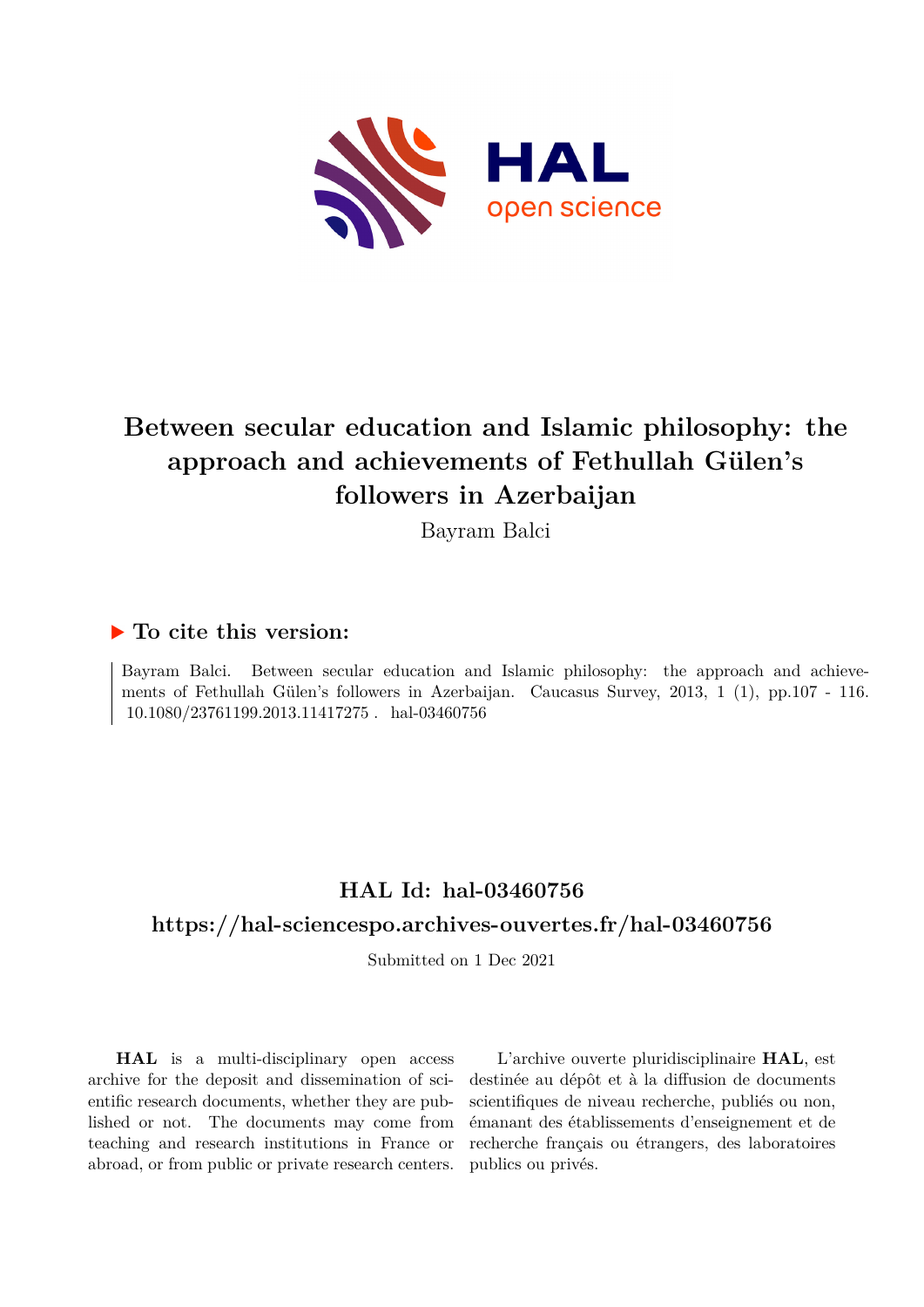

## Between secular education and Islamic philosophy: the approach and achievements of Fethullah Gülen's followers in Azerbaijan

#### BAYRAM BALCI

*Centre D'Etudes et de Recherches Internationales, CNRS, Paris, France; IFEAC, Carnegie Foundation; email:* balci\_bayram@yahoo.fr

Fethullah Gülen is the leader of a very influential Islamic community in Turkey, one of the most important and most transnational Islamic movements in the world. In Azerbaijan, inspired and influenced by his ideas, many Turkish businessmen and educators have endorsed and supported his movement, most importantly with a huge network of private high schools. When this community arrived in Azerbaijan just after the end of the Soviet Union, its main objective was to encourage Islamic revival in this newly independent state where Islam had been weakened by Soviet anti-religious campaigns. However, after a few years, the movement has changed its strategy, terminating religious activism and limiting its engagement solely and uniquely to secular and modern education. However, through successful, modern education, the movement is able to promote Islamic philosophy and ethics. If the ultimate objectives of the movement are unclear, it is evident that it wants to contribute to future elites from its ranks and to be influential in Azerbaijan. Because of this lack of clarity, the movement constantly attracts controversy.

**Keywords:** Islam, Islam in Azerbaijan, Turkey, Fethullah Gülen, Turkish-Azerbaijani relations.

#### **Introduction: Turkey's religious policy abroad**

In 1991 the Soviet implosion and heightened unrest in the Persian Gulf resulted in a severe identity crisis in Turkish foreign policy. A huge "Turkish world" emerged on the international scene after 70 years of Soviet repression in Central Asia, forcing Turkey to turn its attention to the east. Developing diplomatic relationships and forming new political, economic and cultural policies towards the Caucasus and Central Asia was perceived as a strategic chance for Turkey to step forward as a key regional power (Çaman and Akyurt 2011).

Turkey was caught, however, between balancing an ambiguous European policy while trying to appeal to a public confused by newly introduced liberalism. Consequently, the new Turkish foreign policy borrowed arguments from both pan-turkist and religious lines: the revival of Great Turkestan, Turkey's historical mission as a bridge between East and West and Turkey's unique synthesis of Islam and nationalism. Despite an overall lack of knowledge about this vague but large Muslim area extending from the Caucasus to China, Turkish diplomats raised the spectre of a "clash of civilisations", where Soviet ideology would be soon replaced by an anti-Western Islamic fundamentalism, in order to gain support from Western countries (especially the United States) for Turkish influence in the region (Polonskaya and Malashenko 2008). Once invested with the mission, Turkey took up the challenge but struggled to tie down the newly independent states to the east.

Since resuming its seat within the Muslim world and related institutions like the Islamic Council Organisation, it has fallen to Turkey to promote a Western-friendly Islam. Thus, the mission that Turkey claimed (or with which it was entrusted) against this new geopolitical background – one barely visible at the beginning of the 1990s – was to export a Turkish model of moderate and pro-Western Islam with sufficient materialistic liberalism to support economic development.

Despite its secular character, which remains strong on the internal political scene, the status and image of religion during the 1980s encouraged the emergence of private religious groups, which the Turkish state later exploited as a "missionary avant-garde" to implement new foreign policy objectives in terms of religious cooperation. Consequently, Turgut Özal, through religious conviction and his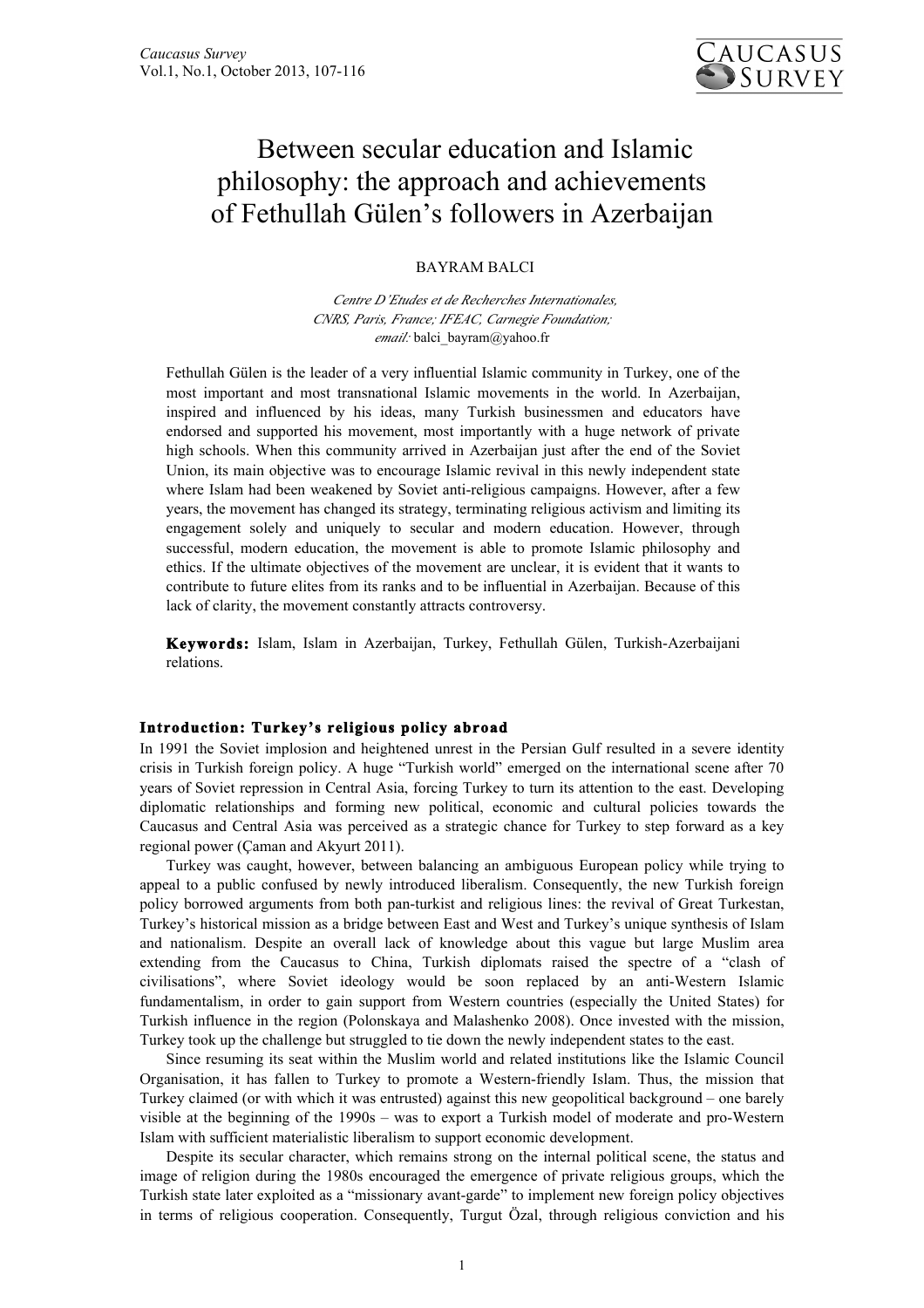

concern to balance the power of the army with civilian elements, facilitated the introduction of various religious movements, specifically brotherhoods, into Turkish politics, including in its foreign affairs. Therefore, when Turkey promoted its "Turkish model" to the South Caucasus and Central Asia in order to check the rise of fundamentalism, indirect appeals were first made to these private religious groups, assessing them in terms of their levels of state loyalty and alleged state control over their activities, as well as their financial capacities to support and even boost official policy, as defined by diplomats with input from the Board of Spiritual Affairs (*Diyanet*).

One of these communities, established by Sait Nursi and structured progressively into a larger movement, whose disciples are named after their master, the so-called *nurcu*, later fragmented into various factions. One of the most important of these factions is the group of Fethullah Gülen, also called Gülenists or *fethullahci* after their charismatic leader. Indeed, by the end of the 1980s, some of Nursi's disciples began to follow the advice and encouragements of Fethullah Gülen and were soon ready to cross borders to export their brand of philosophy to the Muslim states of the former Soviet Union. They counted on their own special triptych of strong points: education, media and trade. Their pioneering approach and proven successes paved the way for an alignment with official policy during this tumultuous period. The *fethullahci*, or disciples of Fethullah Gülen as they prefer to be designated, were so fast and reactive that they were the first to arrive in Central Asia and the Caucasus. Supported by a large grassroots movement in Turkey, they played a major role in promoting Turkish influence in these former Soviet states, thereby gaining strength and international visibility.

The aim of this article is to analyse one dimension of this Turkish religious influence in a post-Soviet state, Azerbaijan, and to focus on the complexities and ambiguities attaching to the activities of Fethullah Gülen's movement in the Azerbaijani context. But most importantly, the aim of this contribution is to explain a paradox: why and how the movement of Fethullah Gülen, which is an authentic Islamic movement in Turkey, adopts a non-religious attitude in Azerbaijan, in order to be more successful in its strategy of soft power. Our hypothesis is that because this religious movement has surpassed a solely Islamic identity, becoming a sort of post-Islamic movement, it is able to act on its religious discourse without mentioning it explicitly.

#### **Fethullah Gülen: a** *nurcu* **leader**

Today, when considering their activities outside of the Turkish borders, Nursi's followers are more often referred to as *fethullahci* than as *nurcu*. Lead by Fethullah Gülen, who appears to be Nursi's legitimate heir, it is they who have successfully spread Nursi's message (albeit with a kind of Gülen imprimatur) and legacy all over the world and specifically throughout the former Soviet Central Asian states and Azerbaijan.

For a clear understanding of their activities, we should take into account the historical background in which the *nurcu* movement emerged in Turkey between the 1920s and the 1940s (Mardin 1989). By refusing the title of brotherhood, and in accordance with the law of 1925 banning all religious organisations, the *nurcu* evolved and developed in the 1950s through a religious liberalism established by the new Democratic Party led by Adnan Menderes. The movement strengthened around Sait Nursi (1873-1960), a scholar and theologian who dedicated his life to the reconciliation of modern science with religion. Sait Nursi dreamt of introducing sciences into the *madrasas* and religion into modern schools. To achieve his dream he even considered opening an Islamic university in Eastern Turkey.

Sait Nursi's *Risale-i Nur*, or "Epistle of Light", provides us with 6,000 pages of thoughts and personal interpretations of the sacred Koran informed by mysticism.<sup>1</sup> Initially written in Ottoman Turkish at the beginning of the twentieth century, and finished much later in reformed Turkish, the text is difficult and can only be read with the aid of dictionaries and glossaries. Beside the form, the content is quite abstruse for non-scholars and has proven open to exegesis. Consequently, comments and essays explaining the *Risale* prevail on the original text, with the result that the most famous analyst becomes the movement's most important person (Yavuz 1999).

Fethullah Gülen was born in 1938 in Erzurum (Eastern Turkey), where he was initiated into Nursi's philosophy at a very young age. Later he lived in Edirne where he received a religious education and worked as an employee for the official *Diyanet*. He later moved to Izmir where he preached for the same public administration, but at the same time he began to acquire his own circle of disciples, organising conferences, editing religious works and journals and opening private religious schools.<sup>2</sup> Gülen was arrested and briefly imprisoned for the first time in the context of the 1971 military coup, along with many other religious and political figures; he spent a second term in jail six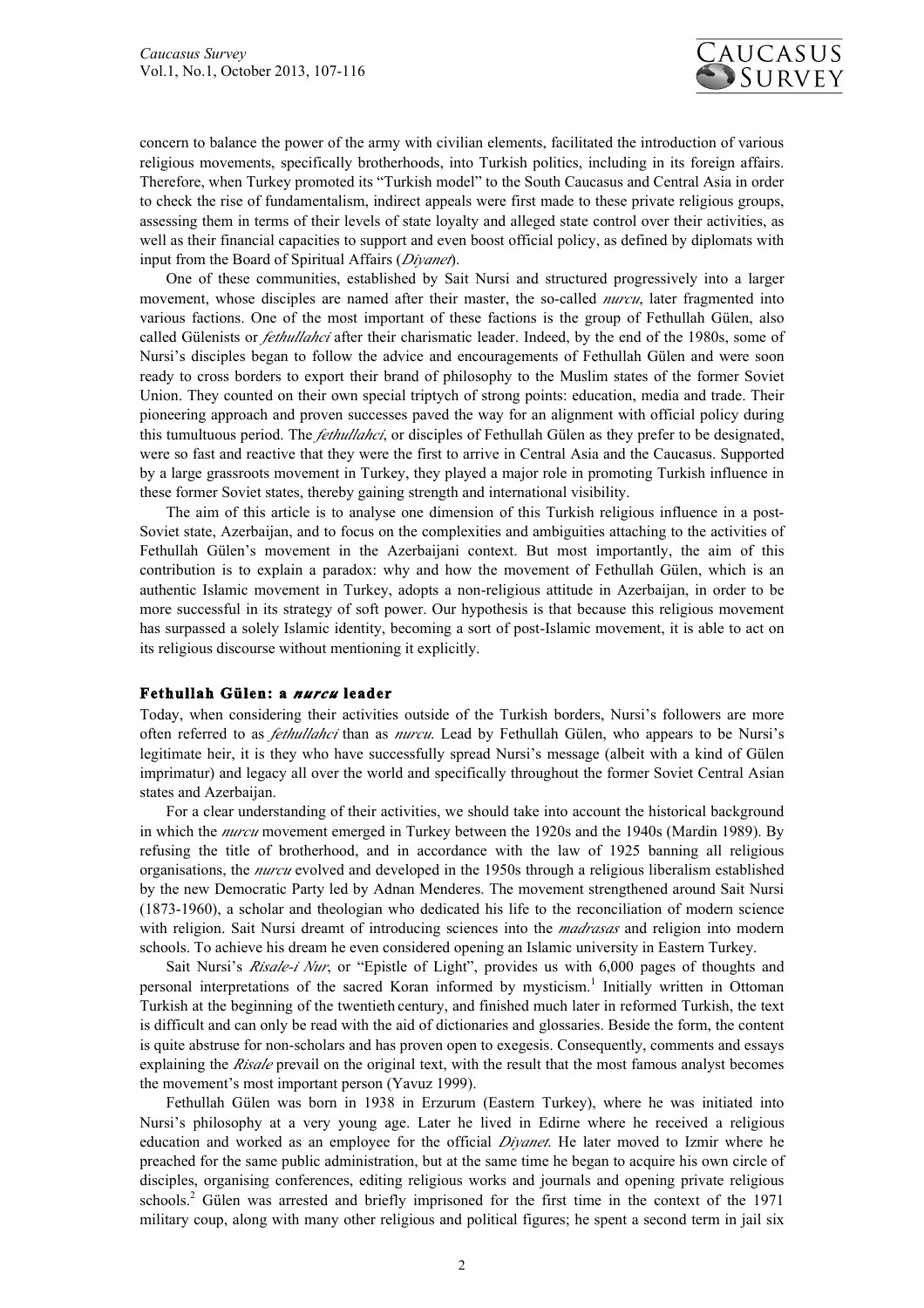

months after another coup in September 1980. He was released under conditions of a general amnesty thanks to President Turgut Özal, who had initiated a policy of friendly cooperation with religious and conservative activists within Turkish society. While there were precursors to such cooperation in earlier eras (even under the military establishment), the 1980s saw a religious liberalism from which Gülen, close to power when civilian rule resumed in 1983, was able to benefit. He developed a large and influential network of schools, and his branch of the *nurcu* movement soon gained autonomy and even began to overshadow other *nurcu* groups, such as *Yeni Asya* (New Asia) and *Yeni Nesil* (New Generation).

In order to spread his views, Gülen utilised different media tools created by his followers, such as the TV channel *Samanyolu*, newspapers such as *Zaman*, and many journals such as *Sizinti.* He remained in constant contact with political leaders, as well as with various religious figures. Following the publication of *Ufuk turu* ("general review") in the daily *Zaman* newspaper in 1995, he was considered and qualified as a tolerant and liberal religious leader, supportive of secularism.<sup>3</sup> The political right wing, however, used him against the *Refah* (Welfare Party), which embodied a more traditional political Islam.

The silent coup on 28 February 1997 marked the end of the honeymoon period between the state and religious leaders, when the National Security Council initiated a fight against the so-called *dini irtica'* ("religious reaction"). Following the coup, all the *Refah*'s supporters and then all the *Fazilet*'s supporters and proponents were eliminated, and Gülen, together with his closest collaborators, became the focal point for all naysayers of political Islam. In 1998 the Council made public a report on Gülen heavily implying that his unspoken objective was the introduction of a fully Islamic regime in Turkey. In 1999 public TV channels broadcast videos with evidence of an infiltration strategy, the alleged aim of which was to take control of the state. Gülen-inspired schools were accused of educating new elites opposed to the regime, as well as to the secular principles of the Turkish republic, and a preliminary investigation was opened by the State Security Court. Officially exiled for medical reasons to the United States, Gülen was arguably considered *persona non grata* in his own country; in 1998 he was cleared (acquitted) but he preferred to stay in the US. Although the Gülen movement is experiencing trouble in Turkey, it has never been so powerful abroad, thanks to its extensive educational network. It was somewhat illogical that while Gülen was threatened with arrest in Turkey should he return, his disciples continued to successfully develop educational activities, schools and media and to strengthen the movement at home and abroad.

#### **The international strategic approach of the Gülen movement and its role in the former Soviet Union**

The core of the Gülen community success in the 1990s lies in the skill of its followers in permeating national borders and introducing a specific policy in the post-Soviet Central Asian states, in a context where Turkish diplomats had failed due to lack of inspiration and vision, despite this initiative being a high Turkish foreign policy priority.

According to the development strategy of the *cemaat* (religious community), the area left vacant by the outgoing communist regime became the favoured target. As early as 1992, Gülen's followers were among the first to settle in these newly independent states, establishing publishing houses and educational institutions, with the financial support of local small and medium-sized businesses and industries (Balci 2003). Such income, together with funds gathered from various sponsors and associations in Turkey, allowed for the publishing of local editions of the daily newspaper *Zaman* in each national language. *Zaman's* head office works together with the local editorial offices and a press agency, providing Turkey with accurate, reliable information about developments in the Caucasus and Central Asia. From the beginning of the 1990s, the Turkish edition of *Zaman* was one of the bestinformed newspapers covering the region.

However, for a more effective implementation of its philosophy, the Gülen community has relied heavily on its large network of schools, which are fast developing beyond the borders of the former Soviet Union. Indeed, the movement is involved in and manages more than 500 educational institutions scattered across the five continents in more than 60 countries.<sup>4</sup> Among these, Azerbaijan, always favourable to Turkish influence, is no exception and has turned out to be a key experimental site for the *cemaat*, or community, the most popular term used of the movement.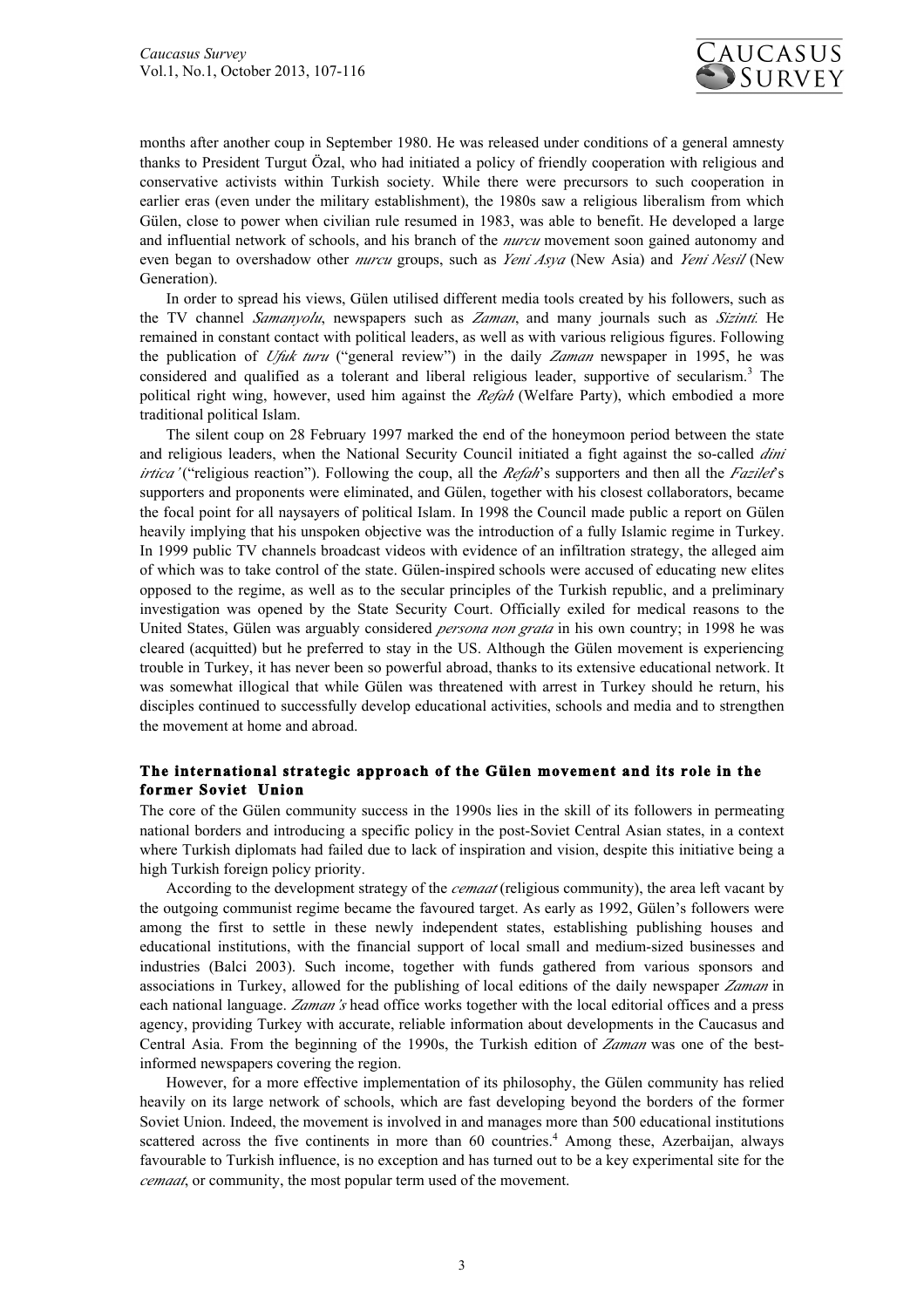

#### **The Gülen** *cemaat* **in Azerbaijan: tactics and activities**

Individuals affiliated with Fethullah Gülen arrived in Azerbaijan in the early 1990s, at a time of high political crisis in the country. In typical fashion it developed along three intrinsically related axes: media, trade and education.

In 1992, when *Zaman* opened a satellite office in Baku, Azerbaijan was experiencing a severe paper crisis due to the chaotic and disorganised distribution networks existing between Azerbaijan and Russia, now both newly independent states. This crisis had condemned local newspapers to almost total paralysis. At the time *Zaman,* occupying offices in the media building *Az!rbaycan N!şriyyatı*, was better equipped than other newspapers in the building, enjoying high-tech material and the latest technology tools. Printed on high-quality paper with a colour front page and offering articles and analyses written by professional journalists, *Zaman* benefited from the crisis and gained a solid reputation. The recently recovering Azerbaijani printing industry has since closed the gap, but *Zaman* still stands out on account of the quality of its information and modern approach, including an online edition, first and foremost in the Azeri language, but also in Turkish, English and Russian versions (*Zaman* newspaper).<sup>5</sup>

First published in Cyrillic Azeri with only its titles in Latin Azeri, *Zaman* has now complied with the law and is entirely written in Latin Azeri. Issued three times a week, this newspaper does not concentrate on spreading a religious message but dedicates several pages to international issues, reporting on Turkish news with reviews from the Turkish press and Turkey's relationships with Azerbaijan and the rest of the Caucasus. Its weekly supplement, *Bazar*, is a major forum in which Turkish businesses can advertise and which covers the movement's schools and their successes in the educational field on a regular basis.

Small and medium-sized Turkish businesses and industries in Azerbaijan are mainly managed by the movement's sympathizers, and thus have played a major role in establishing the *cemaat* in this area. These businessmen, who are referred to in Turkey as *esnaflar*, gather in trade associations and support the schools. For example, the stationery chain *Nil* and biscuit and chocolate manufacturer *Ülker*, among others, are well known to be Gülen advocates. Showing strong organisational skills, Turkish businessmen have created their own association locally known as *Azarbaycan Türkiya Sanayiçi va Isadamları Beyn!lxalq C!miyy!ti* (International Association of Turkish and Azerbaijani Manufacturers and Businessmen, TUSIAB; www.tusiab.org). TUSIAB's origins emanate from Gülen's movement, although not all members share his religious or political views.

However, the most interesting of the TUSIAB companies is *Çağ*, which manages all the movement's schools and other educational institutions throughout Azerbaijan.<sup>6</sup> With two high schools and one Islamic university in Baku, Gülen's followers, compared to other foreign initiatives in this sector, have proven their ambition and dynamism. But what makes them much stronger and more influential are the many other schools they have created and managed in smaller provincial towns such as Ganja, Lenkoran, Sheki, Quba and in even more remote or less developed areas such as Agdas, Mingechaur, Sumgait and Ali Bayramli.

The school network functions in conjunction with a parallel network, named *Araz,* of intensive study courses designed to prepare high-flying students for competitive entrance examinations to universities and which are equal to the *dershane* in Turkey. All these institutions employ both national and Turkish teachers and trainers, teaching classes in both the national language and in English (with particular emphasis on sciences and computing). With significant financial support from businesses, these schools provide students with up-to-date high-tech equipment, therefore applying the latest methods of contemporary teaching and widening the gap between Gülen movement schools and state education, which lacks both means and methods. In the summer months, popular linguistic courses abroad in the United Kingdom or the United States are organised for students. Remaining loyal to Sait Nursi's dream, the schools provide access to the sciences, with which students are kept busy for a large part of the week. Their elitist approach to learning eases the way for the recruitment of hand-picked students through demanding examinations. Students take part in competitions – the Olympiads – organised for each subject at regional, national and international levels, the tutors paying great attention to their training and success in these public exhibitions as they play a major role in the promotion of their schools. The schools pride themselves on achieving a more than 80 percent success rate of candidates to university entry level and on a great number of graduate students continuing their studies in Europe or America. Admission fees to these schools are high in comparison to the national living standards. However, at the moment, good students from poor backgrounds are partially sponsored by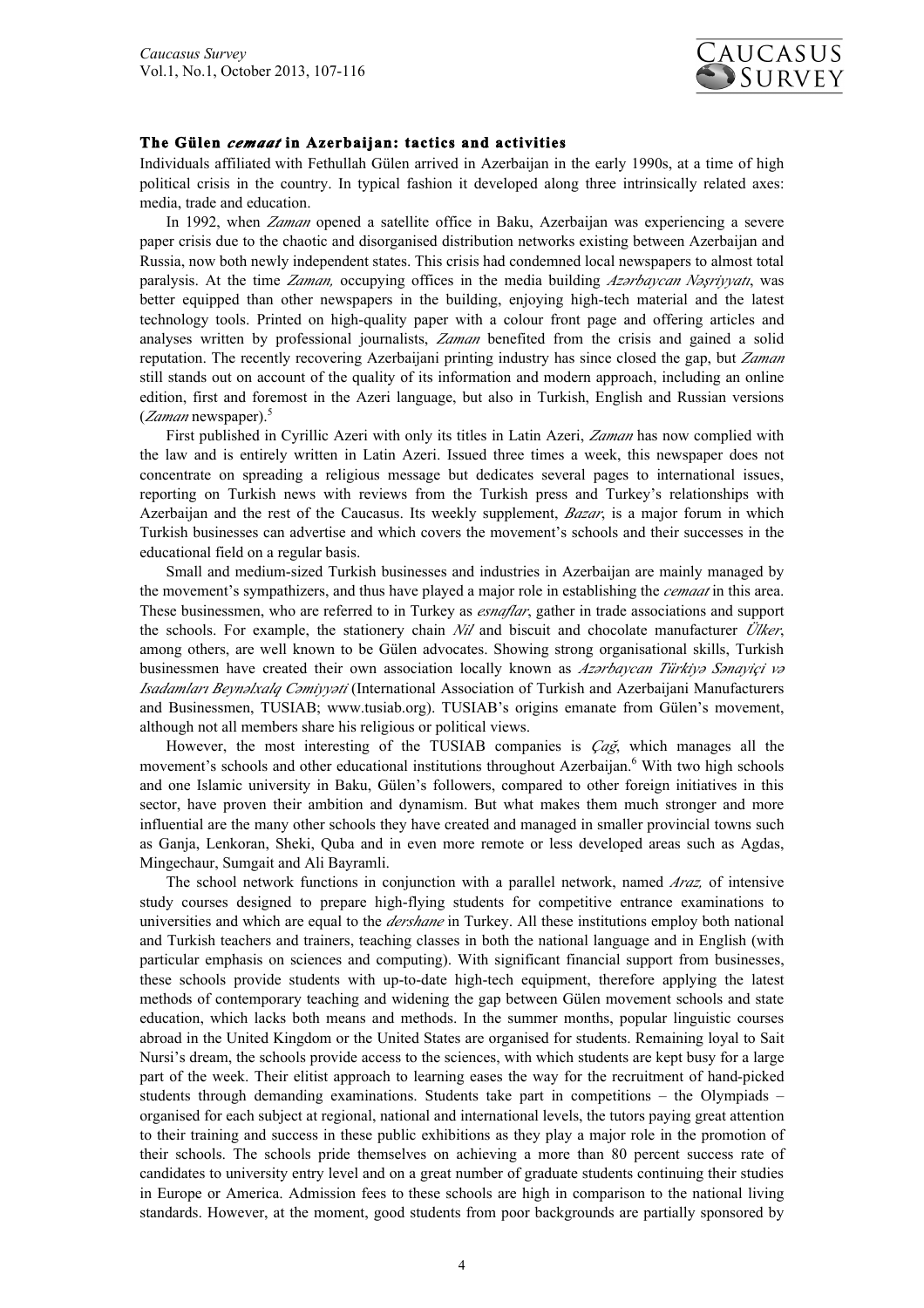

the Azerbaijani and Turkish businessmen's association. Qafqaz University (http://www.qu.edu.az/), established in 1993 and officially registered under the Ministry of Justice and the Ministry of Education in 1995, is one the country's best private educational institutions. It is composed of four departments: engineering, administration and business, law and philology.

#### **An education policy serving an original form of schooling and influence**

*Nil* stationery shops are the only site where there is collusion between Gülen high schools and religious obedience. Beside the school textbooks, edited by *Çağ*, on the same shelves are displayed the religious literature of Sait Nursi and Fethullah Gülen: essays and popular books giving access to their texts, philosophy and religious principles, Gülen's published interviews *(sohbet)*, issues of *Zaman*, tapes of Koranic readings, videos and Sufi music, altogether an extensive and wide-ranging religious literary output.

In the high schools of the *Çağ* group, religious education is not in the spotlight. Indeed, despite their private status, all the schools of the movement are under the control of the Azerbaijani state Ministry of Education where the educational policy is completely secular; high schools have a secular curriculum, without any religious education. Optional religious courses, which were originally available, were removed from the students' timetable. However, religious thoughts and principles are passed on to students in a more subtle way. After classes, under the rubric of *sohbet,* a kind of informal "tea and talk" party, students can meet their teachers and *belletmen* (tutors or 'seniors', who are themselves Turkish students and whose studies are sponsored in exchange for tutoring national students and leading them in "the right way"), usually in the schools' halls of residence or in private. During these *sohbet,* religion is discussed, pages of Nursi's or Gülen's works are read and debates take place around a given subject.

In public, i.e. in classes and in school in general, the religious message is never explicit, but systematically implied in the model of social moral behaviour, which is exhibited by all teachers, tutors and administrative staff. Indeed, Fethullah Gülen theorised the difference between *tebliğ* (spreading faith through debate, a classic method also named *da'wa*) and *temsil* (exemplary nature and perfect representation), giving greater credence to the latter (Balci 2003).

All Fethullah Gülen sympathisers who came from Turkey to work in these schools, be they teachers, tutor-students or administrators, must behave according to *temsil* principles. Teachers usually attend preliminary courses in Turkey in preparation. Among Turkish students, some come from Turkey and belong to the *cemaat*, others are recruited in universities. As they often lack financial support to study, the possibility of sponsorship by the *cemaat* is particularly attractive. Through these courses, teachers progressively learn more about the community's philosophy and gradually become more sensitive to the ideas of the *cemaat*; the core idea being to link virtuous behaviour with social and professional success.

Businessmen close to the movement encourage religious practice, both discreetly and officially for charity purposes, by organising circumcision parties, by offering meat for *Aid el Kebir* (sacrifice day) or *iftar* parties (the evening breaking of the fast during Ramadan). Abroad as much as in Turkey their schooling and influence is so subtle and barely noticeable that it is difficult to judge its impact and estimate the number of new followers educated through this system. However, as far as Azerbaijan is concerned, several figures are available and give an idea of the *cemaat* presence there (Aliev 2012). In 2013, the movement has 12 high schools, one university and at least 13 *araz* courses for the preparation of students for university accession exams. In these educational establishments some 250 teachers, of which 120 come from Turkey, are teaching  $2,000$  pupils and students.<sup>7</sup> As for "converted" Azerbaijanis, it is much harder to provide estimates. The *cemaat* is not a brotherhood, and there are no external signs or religious rituals distinguishing a follower from any other person in the street. Many people may "invisibly" join the movement the only signs being speaking both Turkish and English, behaving "correctly", and achieving success in study and professional careers.

#### **Azerbaijani perceptions of Gülen's community**

The key to Gülen's successful proselytism lies in his pragmatism and absence of aggressiveness. It is important here to underline the specificity of what is meant here by proselytism. It does not imply in this case conversion of local populations to Islam, as Azerbaijanis are already Muslim; more important is the invitation to the local population to be supportive of the movement's activities in education and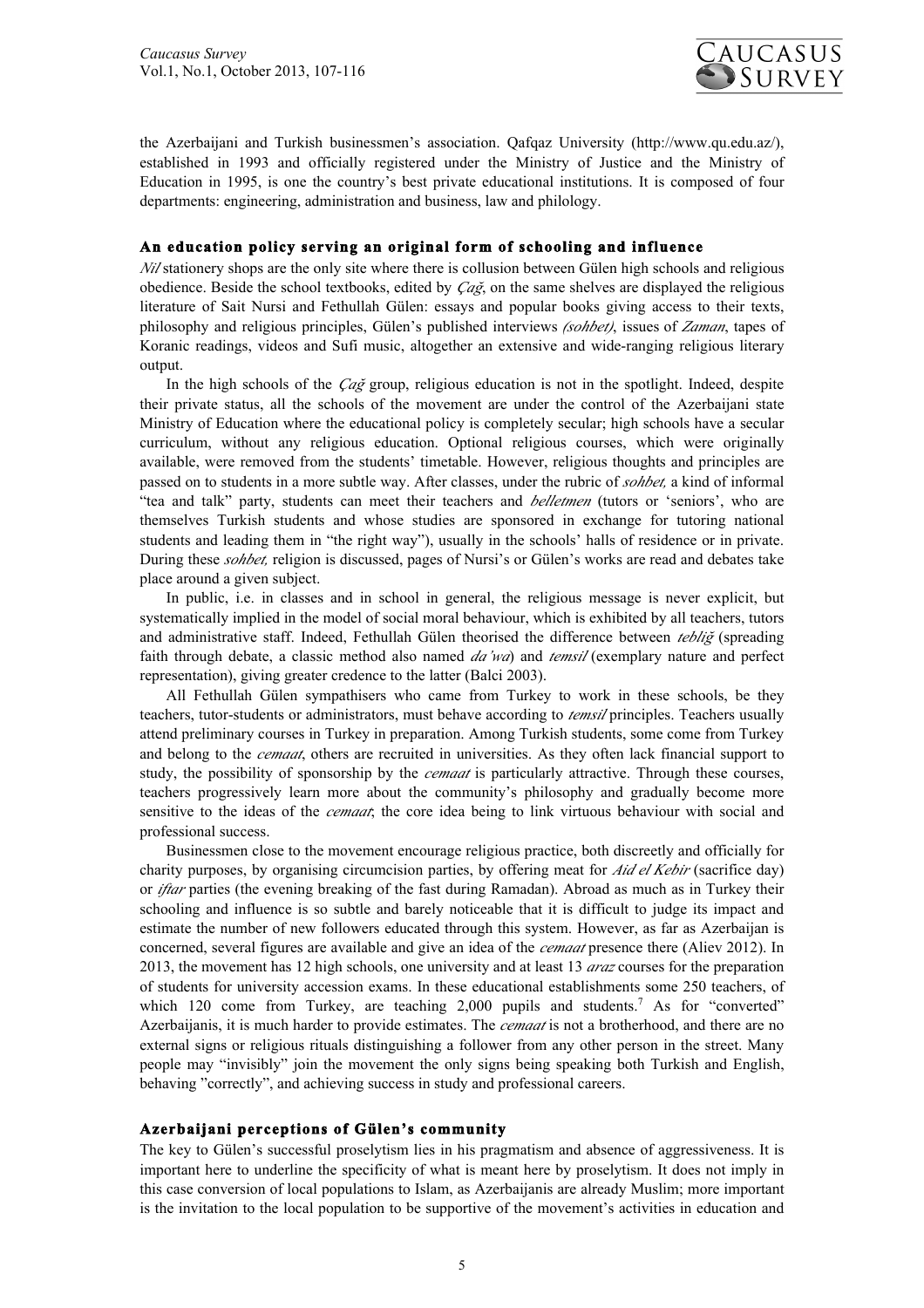

in their way of life. This method consists of preaching by example; the perfect example being academic and professional success. All the services available in Gülen schools answer a pragmatic demand from students and their parents, but Gülen's followers are also able to answer the spiritual needs of students because their religious philosophy complies with the leading religiosity.

First, the *fethullahci* satisfy a concrete need for a solid education for young people concerned for their future. Their success is partly due to the heirs of the former Soviet educational system failing to adopt modern practices. This has resulted in a lack of means and premises, overcrowded classes and an absence of textbooks in the national language, as well as unpaid and corrupt teachers, who have lost all motivation and whose lessons lack substance, forcing students to pay for remedial classes if they wish to succeed. Conversely, teachers and students from Turkish high schools benefit from good working conditions and teaching based on an efficient learning of Turkish, English and science subjects providing an excellent springboard for future professional careers. For these reasons the achievements of the Gülen-affiliated schools have gained an aura of prestige.

In such circumstances, the Gülen movement has attained its overall objective, which appears to be the renewed Islamization of a post-Soviet society. Indeed, against a background of economic crisis and painful transition to a market economy, the traditional views of Gülen, striving to reconcile Islam and liberalism, are welcomed. The Gülen message finds an echo among those looking to the West for the first time and acknowledging Azerbaijan's European links (entry to the Council of Europe, etc). The Azerbaijani people are concerned with the potential loss of their traditions, especially family traditions (respect for the elders, family stability, etc.), in the face of the dazzling advent of post-modernity. And this is precisely what the Gülen movement satisfies, with its worldwide renown for commitment to traditional values.

Furthermore, the *cemaat* method is able to answer people's spiritual needs. Though Turkish and Sunni, the *fethullahci* has proved to be extremely flexible, offering outstanding compatibility in its form of Islam with the popular and very different Islam prevailing in Azerbaijan. To a great extent, "de-islamised" Azerbaijan is now ready to rediscover its own religion, which is considered one of the most significant components of its national identity (Balci 2004). Many fears strengthen this position: fear of alienation; fear of the dissolution of Azerbaijani Shiism into Iranian Shiism; fear of ethnic and religious pressure between Sunni and Shia; and fear of the nourishment and strengthening of fundamentalist groups threatening to discourage US assistance to the country (particularly since 9/11). Therefore, all organisations claiming a religious identity are heavily and closely watched by the government, and more specifically by the State Committee for Cooperation with Religious Organisations, initially led by well known scholar and orientalist, Rafiq Aliev, later by Hidayet Orujov, and since May 2012 by the Western-educated Elshad Iskandarov.

However, the historical resonance of Sufi Islam remains untouched, despite the negative influence of the Soviet regime, and has become revived as a popular cult. This popular Islam, a third way between traditional Islam and Sufism, is a system of beliefs and practices that are often quintessential to shamanism. This cult takes root in holy places, distinguished by a *mâzar* (tomb), such as a rock, cave or mountain, and designated as a *pîr*. They are believed to have holy, highly beneficial and curative virtues and attract many pilgrims. Due to the interrupted passing on of religious knowledge to the younger generation, pilgrims often do not know the *pîr*'s origin and even the identity of the Sufi sheikh buried in the *mâzar*.

This quirk explains why the most recent *pîrs* of contemporary people whose lives are well known are more popular and visited more than the ancient *pîrs*. For example, one of these *pîrs* was created only a few years ago in the city of Shüvelen. It houses the tomb of Mir Mövsum Et Agha. Although he was a *seyit* (a descendant of Ali), the man had no religious education. Suffering from a disease affecting his bones, he was left severely disabled and later became famous for his clairvoyant skills. It is believed that his miracles had prevented his persecution and saved him from political censure under the Soviet regime. The new buildings around his tomb were erected by Hadji Nizam who, as an ambitious Azerbaijani businessman, has turned the place into a huge complex of reception facilities increasing its appeal for thousands of pilgrims throughout the year.

In this particular religious state of mind, Hadji Nizam found an echo in the *nurcu* phenomenon. The idealised biography of Sait Nursi conferred great intellectual and quasi-supernatural skills on him. Like Mîr Mövsum Et Agha, Hadji Nizam used modern methods to resist persecution and has defied the authorities by entering into a high-level religious dialogue with *ulemas* and European scientists. Persecuted but dignified by his exemplary behaviour, his legend is close to that of Mîr Mövsum, and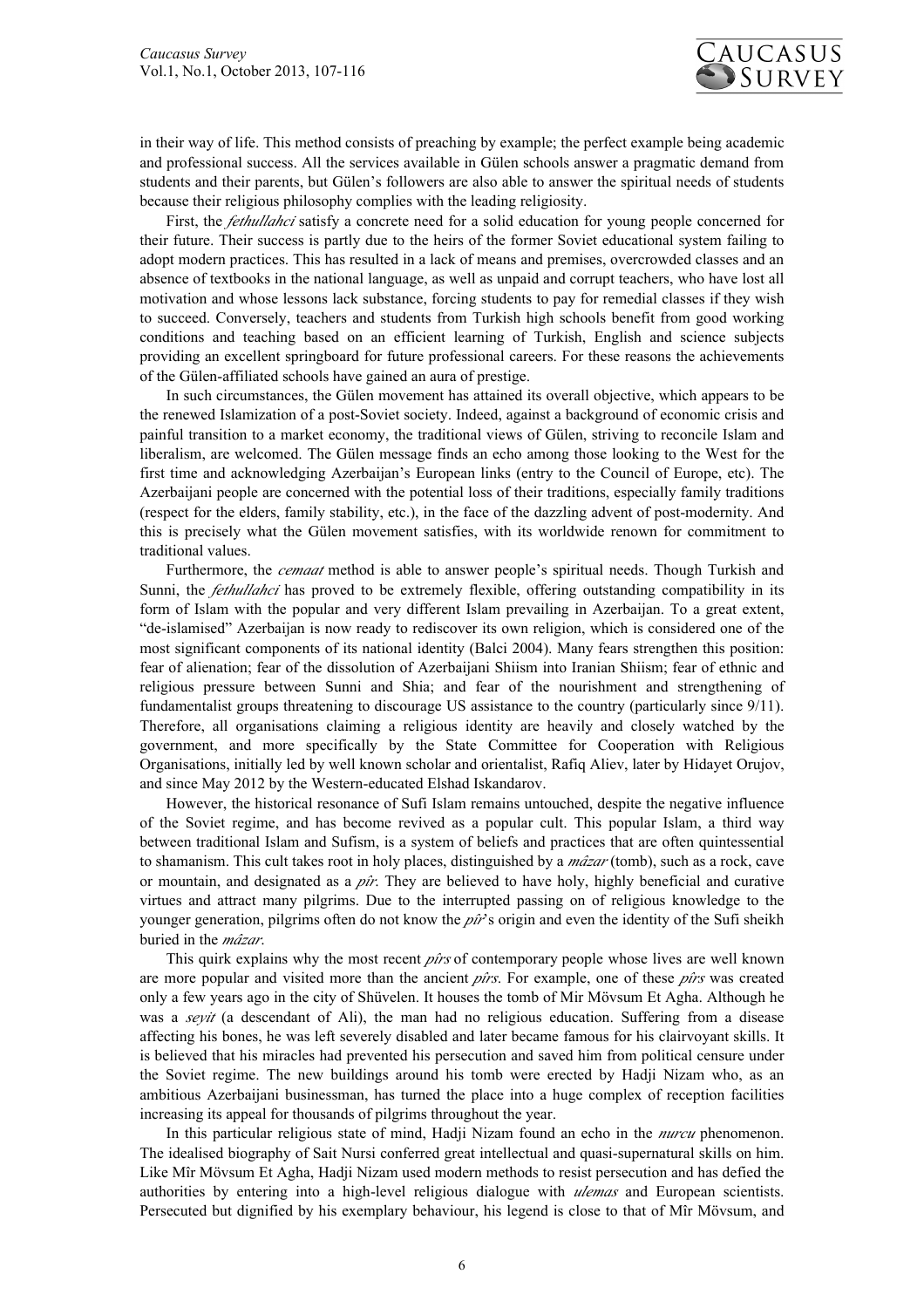

has touched a chord in popular faith. Similarly, the published biography (also available online) of Fethullah Gülen, is also idealised.

Furthermore, the *nurcu* movement possesses what Azerbaijani *pîrs* lack: their own holy text. Nursi's *Risale-i-Nur* is available in many bookshops around Baku, its spiritual imagery merging with popular superstitions; its explanatory system of the universe provides spiritual answers to many questions related to religious revival in post-modernity. The religious content of the message is not shocking as the Azerbaijani population now asserts its religiosity and its own form of Islam, distinguished from models imported from abroad.

The Azerbaijani government, suspicious of any kind of proselytism, has proved to be neutral towards the *nurcu* and the followers of Fethullah Gülen. While other groups (associations, religious foundations or political parties), be they Azerbaijani, Iranian, Arab or Turkish, have been strictly controlled (especially by the end of the 1990s and after 9/11), the *fethullahci* has had complete freedom, the only limits being those its followers have imposed on themselves. Their regulatory authority is the Ministry of Education, which already controls their schools and which commends their work and commitment.

On the other hand, what makes Gülen's movement different in Azerbaijan lies in the fact that his representatives always show loyalty to the regime and respect national laws helping to guarantee continuity in the long term. Thus, all Gülen schools, like any other national school, encourage pupils to revere national symbols – the national hymn, the flag and most of all, the President, who is everpresent in classes and corridors in the form of posters, portraits and quotations.

Followers of Fethullah Gülen have had few difficulties overall in being accepted and appreciated in Azerbaijan, thanks to their successful educational services and to their rejection of overt religious proselytism. This does not mean, however, that the movement's initiatives and activities are not beyond suspicion. This suspicion has stepped up since the mid-2000s, on account of developments relating to the movement in Turkey. The good relations, even honeymoon, between the movement and ruling Justice and Welfare Party (AKP) has, for many reasons, generated concerns in Azerbaijan. Some in Azerbaijan have come to suspect that AKP-Gülen affinities in Turkey may suggest that the movement is not so indifferent to politics as it claims. For some staunch secular elites in Baku, the Turkish experience should caution Azerbaijan in its dealings with the Gülen movement, in order to preempt any development of political Islam in the country (Aliev 2012).

#### **The reaction of Turkish diplomacy towards the Fethullah Gülen movement and its activities in Azerbaijan**

Official Turkish attitudes towards the activity and influence of the Gülen movement in Central Asia and the Caucasus since 1991 are complex. This is not least because there is an enduring ambivalence surrounding the movement in Turkish official circles. Traditionally Kemalist structures, such as the Turkish military, have always been suspicious towards the movement. Yet the progressive weakening of Kemalism in Turkey, and more importantly the pragmatism evident in Turkish diplomacy towards the countries where the Gülen movement is active has created openings for the movement to operate freely. For pragmatic reasons, in its Caucasian and Central Asian policy, Turkish diplomacy quietly observes and tolerates the actions and achievements of these uninvited and unofficial players, according to long established mechanics, while keeping them at arm's length.

This is all the more true in the case of Gülen's missionaries and businessmen. The dynamism initiated by the community of Gülen in Central Asia and the Caucasus has forced a certain alignment of Turkish diplomacy with Gülen's representatives, where the former tries to avoid totally losing touch with the latter's strategy and tactics. There has been a certain convergence between Turkish officialdom and the movement's disciples, at least in former Soviet contexts. In Azerbaijan, as elsewhere, the Turkish state's support to this movement's activities is essentially moral and symbolic. Turkish diplomats in Azerbaijan may attend, for example, the graduation ceremonies organised by high school administrations, a symbolic gesture contributing to a kind of implied protection of the high school's activities.

The primary point of convergence is the promotion of Turkish Islam. This is not to imply concrete cooperation, but an affinity of interests. The official religious policy of Turkey is managed by the *Diyanet* (Board of Religious Affairs) and by its representatives based in embassies and in charge of cooperation with local and national religious authorities (Gözaydin 2008). The *Diyanet*'s programmes, amongst other things, consist of inviting Turkish imams during Ramadan, sponsoring Azerbaijani students in Turkey and building or renovating mosques. In Azerbaijan, the *Diyanet* has built four large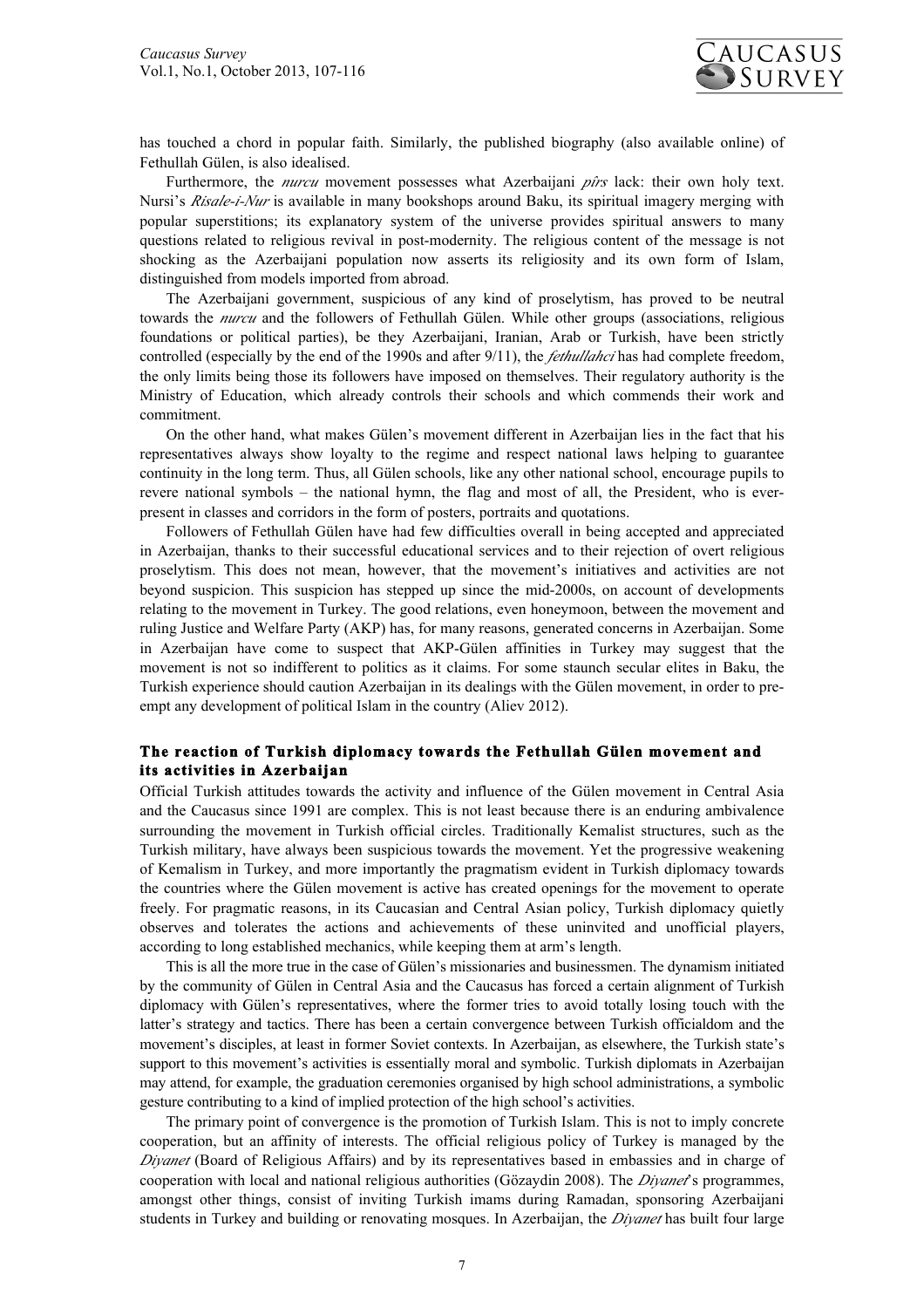

mosques (two in Baku, one in Nakhichevan and the last one in Gusar, in the north). Furthermore, a theology department has been established at Baku State University. The most visible action of the *Diyanet* towards the entire former socialist bloc – Soviet Union and Balkans included – is the annual meeting of the *Avrasya Islam Surasi* (Eurasian Islamic Council), which aims at improving cooperation and harmonisation of all Muslim countries, under the leadership of Turkey, in order to engender a unique Islam from the Adriatic to China (Zarcone 1997). The underlying objective of these meetings is to promote and distinguish Turkish Islam from other and potentially more attractive Islams (Iranian Shiism, wahhabism, etc.) or more popular religions (*bahai* religion, protestant evangelic sects, etc.). In predominantly Shiite Azerbaijan, the *Diyanet*'s policy was introduced with caution so as not to arouse Shiite hostility. However, the more neutral lines of the Gülen followers, set apart by its policy of tolerance (*hoşgörü*), *diyalog* (dialogue) and openness to modernity, which are Fethullah Gülen's leitmotivs, has been more welcome. The school network, for example, challenges Protestant sects in their traditional field. Gülen schools are scattered all over the country and do not favour one region over another. In Shiite regions, like Lenkoran or Nakhchivan, even more caution is shown because Gülen disciples*,* like Turkish officials, do not want to alarm and upset the local population.

Educating new elites and promoting the Turkish language are a second point of convergence between Turkish officials and the Gülen establishments. Indeed, a large part of Turkey's foreign policy towards the former Soviet states is dedicated to the education and training of new national elites. Thanks to the "10,000 Students" programme, hundreds of Caucasian and Central Asian students have been given the chance to study in Turkish universities in the post-Soviet era. Three high schools and a theology department in the university were opened in Azerbaijan by Turkey's Ministry of Education. The *Çağ* schools managed by Gülen movement's followers have significantly contributed to Turkey's foreign policy in terms of cultural influence in Azerbaijan, but also in other countries in Central Asia and the Balkans.

Such success abroad had also contributed to a rise in the popularity of the movement in Turkey by the mid-1990s. Even a politician as attached to republican and secular values as Bülent Ecevit (who was Prime Minister when the nature of Gülen's views was debated in Turkey), paid tribute to the pioneering role in developing a nursery for future elites: "Now, wherever you go in Asia, your road comes across a Turkish school. Recalling American missionaries establishing Robert College in Istanbul at the end of the last century, they had probably guessed that one day some of their students like Ecevit or Ciller would become Prime Minister. One does not have to be clairvoyant to foresee that in a couple of decades, the leaders of Central Asia will be graduates of Fethullah Gülen's schools, educated in the Western way, fluent in both Turkish and English" (*Zaman* 2006).

In June 2000 Turkish ambassadors in Central Asia and the Caucasus, under the initiative of the Ministry of Foreign Affairs, held a consultation meeting and noted in their final report the positive role played by Gülen schools in raising the prestige of Turkey among significant sectors of local populations. Finally, as their loyalty and proven legalism in these countries has not hampered Turkish diplomacy, the presence and activity of the movement's followers in Azerbaijan has gone a long way in contributing to the visibility of Turkey as a bridge between East and West.

#### **Conclusion**

Rapidly established during times of crisis following the collapse of the Soviet Union, Fethullah Gülen's followers have succeeded in creating good conditions to develop their activities and making in Azerbaijan an attractive showcase of both Turkey and their own movement. This somewhat idyllic picture stands in sharp contrast to the troubles of Fethullah Gülen in Turkey, even as his movement was active in Azerbaijan. This shows once again the dichotomy between Turkish internal and foreign policies as far as the role and place of Islam are concerned.

Relative religious freedom in Azerbaijan has encouraged the Gülen movement to settle and take root. Indeed, while in Central Asia the movement remains a Turkish phenomenon (most of the teachers, tutors and administrators come from Turkey), in Azerbaijan the movement now recruits from among its own national community and has succeeded in strengthening its teams with local converts. If, at the outset, the movement's intentions were religious in the sense that its followers sought to diffuse an Islamic discourse and behaviour through the *temsil* method, over time the movement has progressively abandoned in Azerbaijan, as elsewhere, its religions ambitions for more secular and exclusively educational activities. Its ambition has evolved to embrace the formation of new elites: influential, probably conservative yet not necessarily religious, and providing a living bridge between